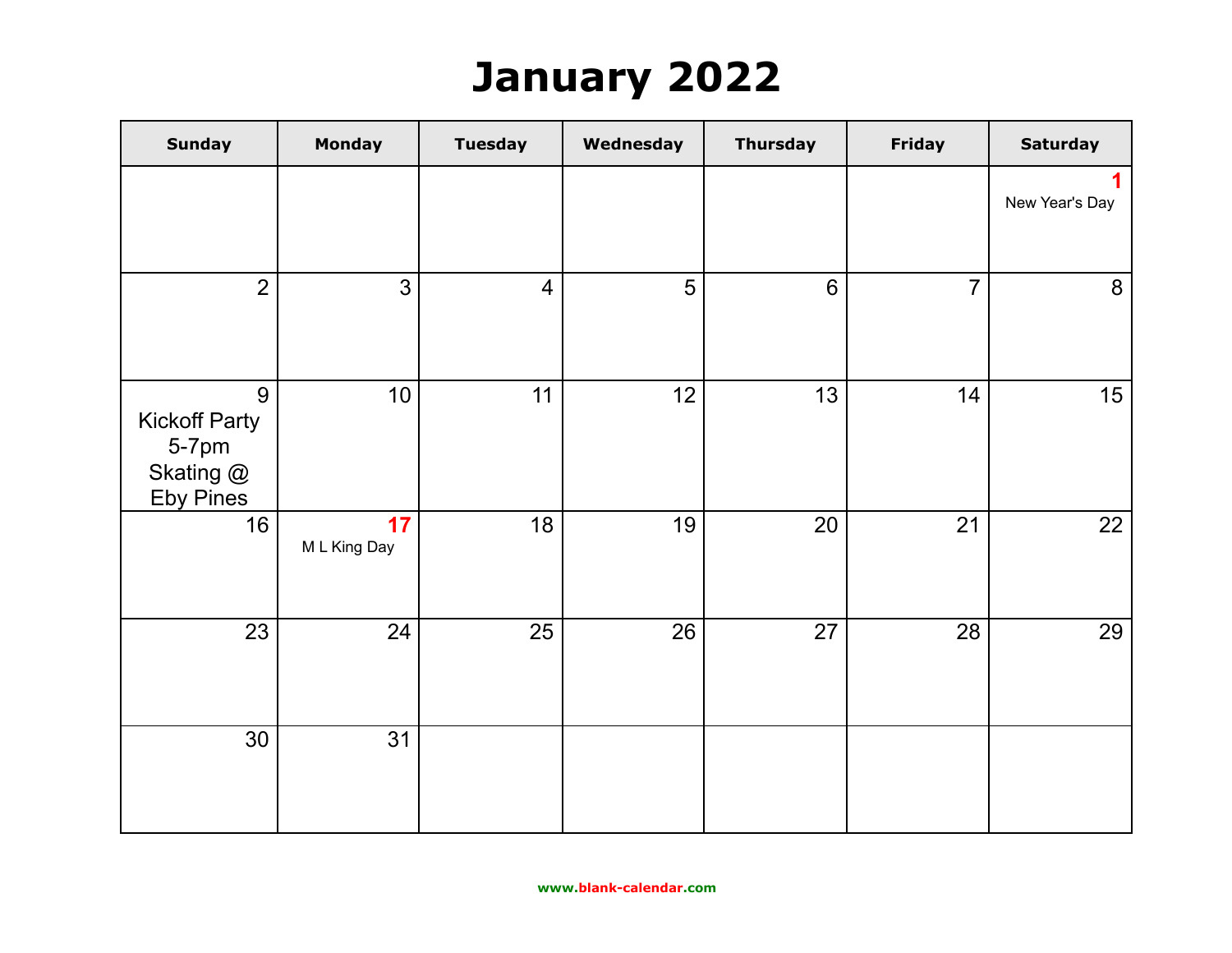## **February 2022**

| <b>Sunday</b>                                                                  | Monday                | <b>Tuesday</b> | Wednesday      | <b>Thursday</b> | Friday         | <b>Saturday</b> |
|--------------------------------------------------------------------------------|-----------------------|----------------|----------------|-----------------|----------------|-----------------|
|                                                                                |                       | 1              | $\overline{2}$ | 3               | $\overline{4}$ | $5\phantom{.0}$ |
| 6                                                                              | $\overline{7}$        | 8              | 9              | 10              | 11             | 12              |
| 13                                                                             | 14<br>Valentine's Day | 15             | 16             | 17              | 18             | 19              |
| 20<br>3pm General<br><b>Business Meeting</b><br>Committee<br>Meeting to follow | 21<br>Presidents Day  | 22             | 23             | 24              | 25             | 26              |
| 27                                                                             | 28                    |                |                |                 |                |                 |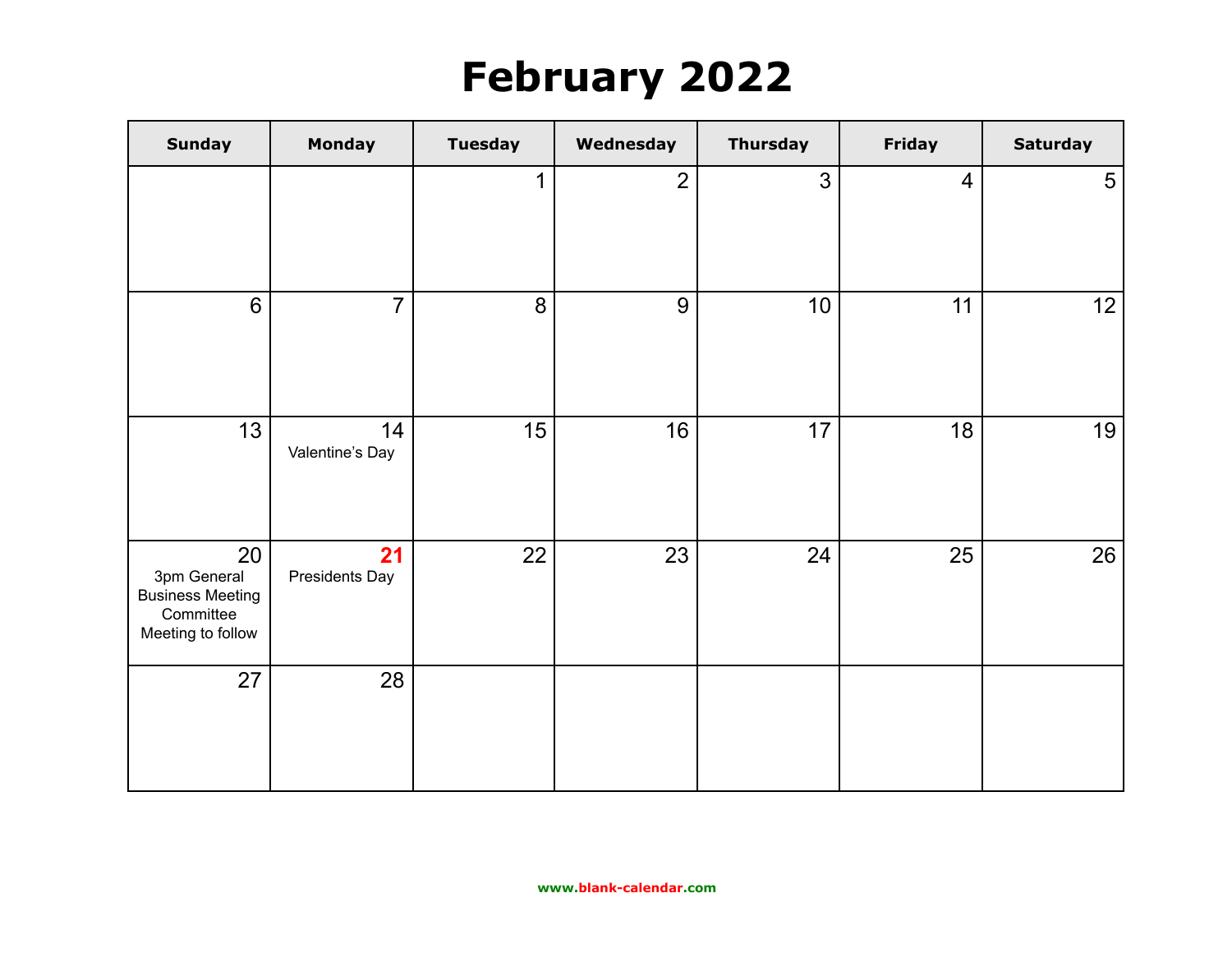## **March 2022**

| <b>Sunday</b>                                                                  | <b>Monday</b>  | <b>Tuesday</b> | Wednesday      | <b>Thursday</b> | Friday         | <b>Saturday</b> |
|--------------------------------------------------------------------------------|----------------|----------------|----------------|-----------------|----------------|-----------------|
|                                                                                |                | $\mathbf 1$    | $\overline{2}$ | 3               | $\overline{4}$ | 5               |
| 6                                                                              | $\overline{7}$ | 8              | 9              | 10              | 11             | 12              |
| 13                                                                             | 14             | 15             | 16             | 17              | 18             | 19              |
| 20<br>3pm General<br><b>Business Meeting</b><br>Committee<br>Meeting to follow | 21             | 22             | 23             | 24              | 25             | 26              |
| 27                                                                             | 28             | 29             | 30             | 31              |                |                 |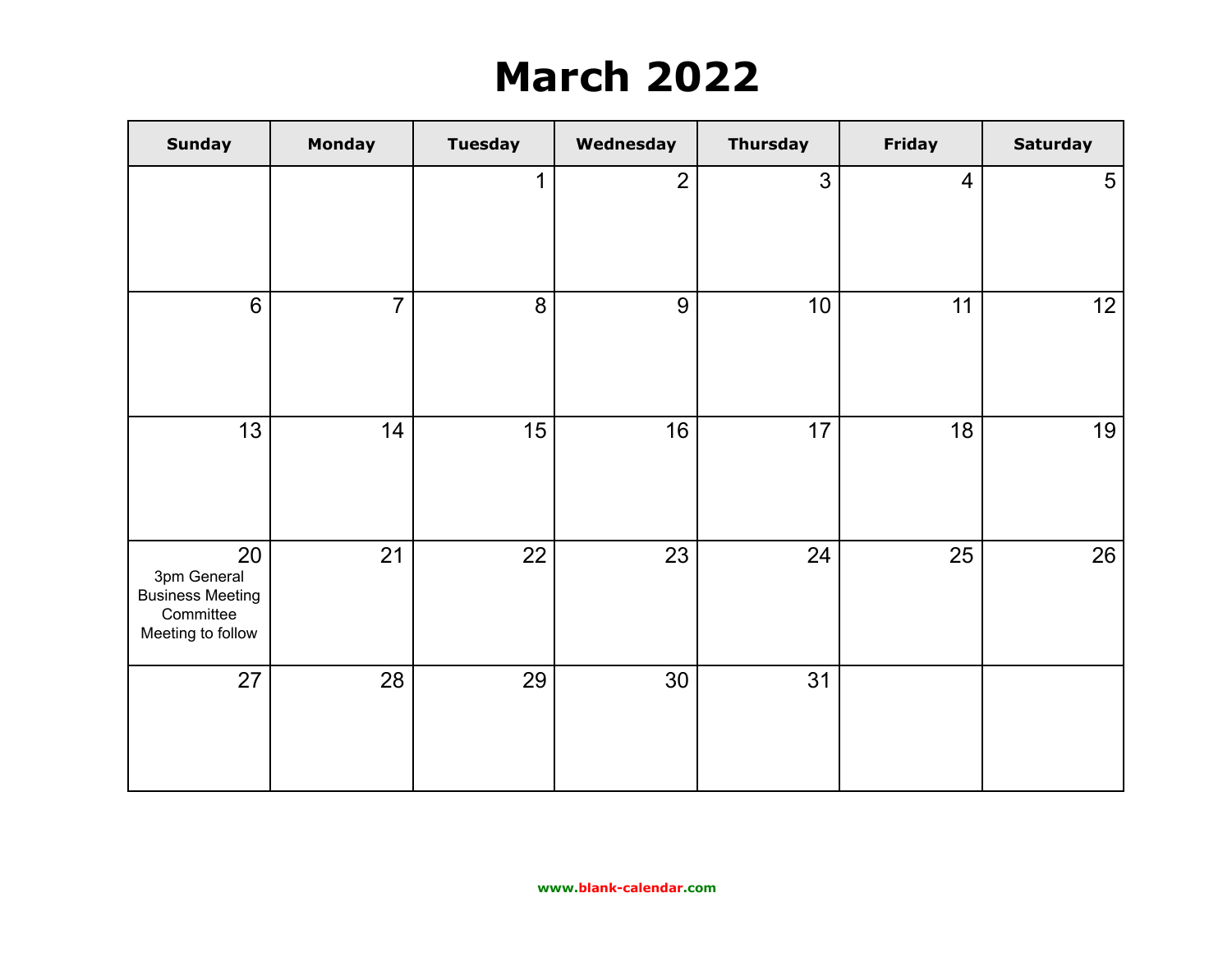## **April 2022**

| <b>Sunday</b>                            | <b>Monday</b>                  | <b>Tuesday</b>                    | Wednesday                         | <b>Thursday</b>                      | <b>Friday</b>     | <b>Saturday</b>                                                    |
|------------------------------------------|--------------------------------|-----------------------------------|-----------------------------------|--------------------------------------|-------------------|--------------------------------------------------------------------|
|                                          |                                |                                   |                                   |                                      | 1                 | $\overline{2}$                                                     |
| 3                                        | $\overline{4}$                 | 5                                 | 6                                 | $\overline{7}$                       | 8                 | 9                                                                  |
| 10<br>4pm<br>Committee<br><b>Meeting</b> | 11                             | 12                                | 13                                | 14                                   | 15<br>Good Friday | 16                                                                 |
| 17<br>Easter Sunday                      | 18                             | 19                                | 20                                | 21                                   | 22                | 23<br>2pm Vaccinations,<br>Pony<br>Measurements, &<br>Clean up Day |
| 24                                       | 25<br>English<br>6:30pm-8:30pm | 26<br>Drill Team<br>6:30pm-8:30pm | 27<br>Contesting<br>6:30pm-8:30pm | 28<br>Western/Trail<br>6:30pm-8:30pm | 29                | 30                                                                 |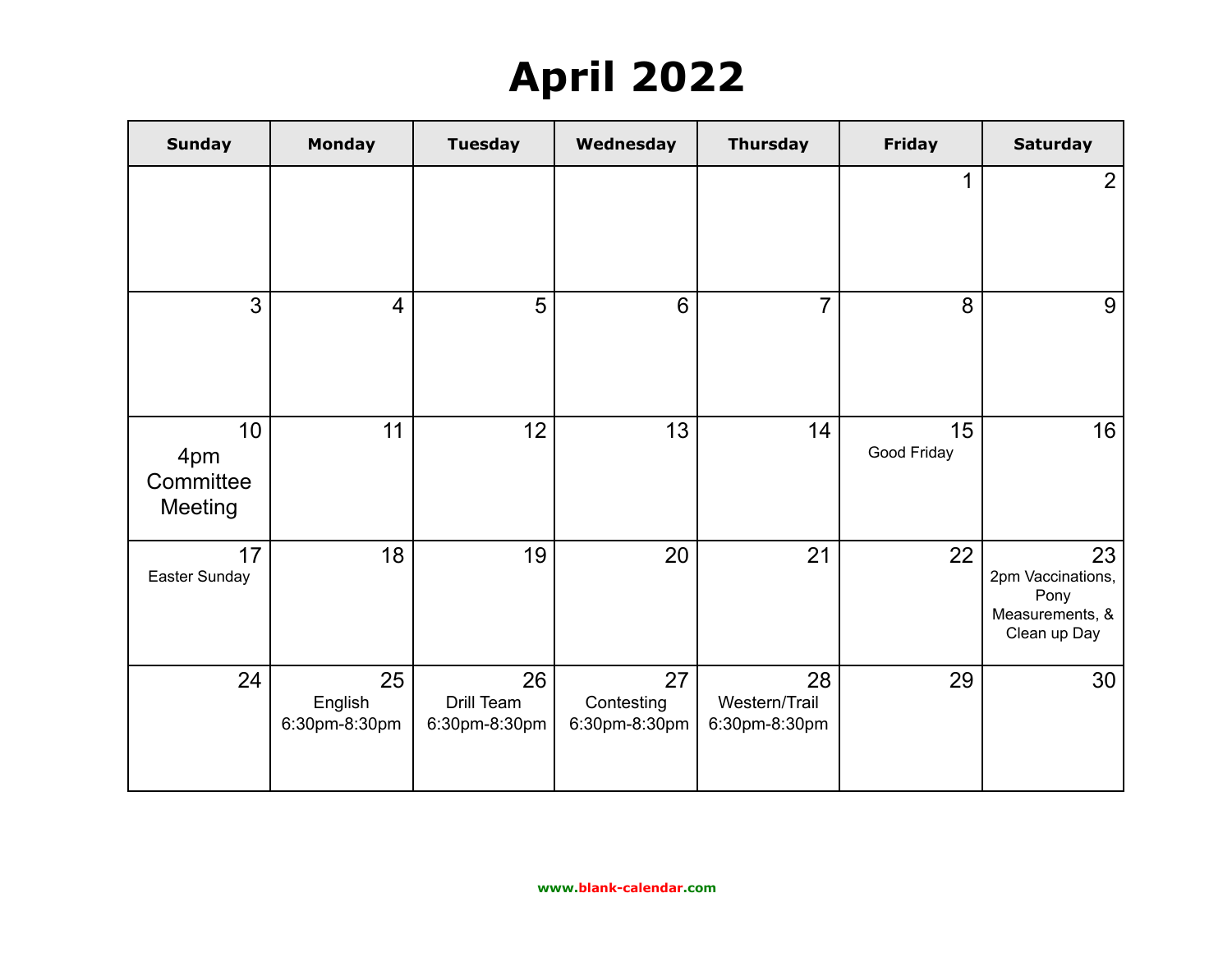# **May 2022**

| <b>Sunday</b>                          | <b>Monday</b>                              | <b>Tuesday</b>                                 | Wednesday                                     | <b>Thursday</b>                      | <b>Friday</b> | <b>Saturday</b>                         |
|----------------------------------------|--------------------------------------------|------------------------------------------------|-----------------------------------------------|--------------------------------------|---------------|-----------------------------------------|
| 1                                      | $\overline{2}$<br>English<br>6:30pm-8:30pm | 3<br>Drill Team<br>6:30pm-8:30pm               | $\overline{4}$<br>Contesting<br>6:30pm-8:30pm | 5<br>Western/Trail<br>6:30pm-8:30pm  | 6             |                                         |
| 8<br>Mother's Day                      | 9<br>English<br>6:30pm-8:30pm              | 10 <sup>°</sup><br>Drill Team<br>6:30pm-8:30pm | 11<br>Contesting<br>6:30pm-8:30pm             | 12<br>Western/Trail<br>6:30pm-8:30pm | 13            | 14                                      |
| 15<br>4pm<br>Committee<br>Meeting      | 16<br>English<br>6:30pm-8:30pm             | 17<br>Drill Team<br>6:30pm-8:30pm              | 18<br>Contesting<br>6:30pm-8:30pm             | 19<br>Western/Trail<br>6:30pm-8:30pm | 20            | 21<br><b>Open Speed</b><br>Show<br>12pm |
| 22<br><b>Fuzzy Fun</b><br>Show<br>10am | 23<br>English<br>6:30pm-8:30pm             | 24<br>Drill Team<br>6:30pm-8:30pm              | 25<br>Contesting<br>6:30pm-8:30pm             | 26<br>Western/Trail<br>6:30pm-8:30pm | 27            | 28                                      |
| 29                                     | 30<br><b>Memorial Day</b>                  | 31                                             |                                               |                                      |               |                                         |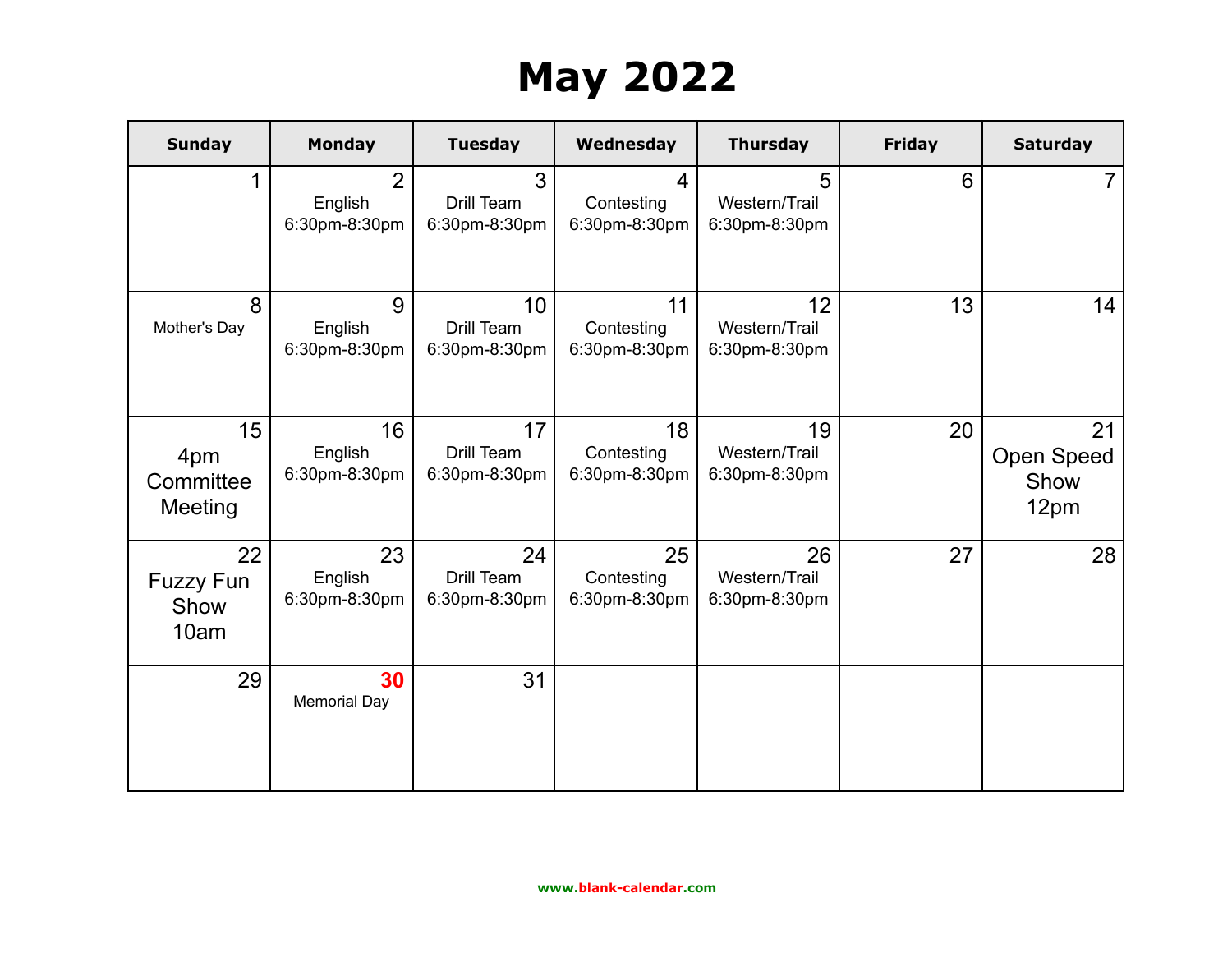## **June 2022**

| <b>Sunday</b>                    | <b>Monday</b>                                                               | <b>Tuesday</b>                                                                 | Wednesday                                                                      | <b>Thursday</b>                                                                   | <b>Friday</b>                 | <b>Saturday</b>                        |
|----------------------------------|-----------------------------------------------------------------------------|--------------------------------------------------------------------------------|--------------------------------------------------------------------------------|-----------------------------------------------------------------------------------|-------------------------------|----------------------------------------|
|                                  |                                                                             |                                                                                | 1                                                                              | $\overline{2}$                                                                    | 3                             | 4                                      |
| 5<br>4pm<br>Committee<br>Meeting | 6<br>English<br>6:30pm-8:30pm                                               | 7<br>Drill Team<br>6:30pm-8:30pm                                               | 8<br>Contesting<br>6:30pm-8:30pm                                               | 9<br>Western/Trail<br>6:30pm-8:30pm                                               | 10<br><b>IBRA Show</b><br>7pm | 11<br><b>IBRA Show</b><br>12pm         |
| 12                               | 13<br>English<br>6:30pm-8:30pm<br><b>Clean Up</b><br><b>Meeting 5pm</b>     | 14<br>Drill Team<br>6:30pm-8:30pm                                              | 15<br>Contesting<br>6:30pm-8:30pm                                              | 16<br>Western/Trail<br>6:30pm-8:30pm                                              | 17                            | 18                                     |
| 19                               | 20<br>English<br>6:30pm-8:30pm                                              | 21<br>Drill Team<br>6:30pm-8:30pm                                              | 22<br>Contesting<br>6:30pm-8:30pm                                              | 23<br>Western/Trail<br>6:30pm-8:30pm                                              | 24                            | 25<br><b>Fuzzy Fun</b><br>Show<br>10am |
| 26                               | 27<br>English<br>6:30pm-8:30pm<br><b>Enrollment</b><br><b>Week 6-7:30pm</b> | 28<br>Drill Team<br>6:30pm-8:30pm<br><b>Enrollment</b><br><b>Week 6-7:30pm</b> | 29<br>Contesting<br>6:30pm-8:30pm<br><b>Enrollment</b><br><b>Week 6-7:30pm</b> | 30<br>Western/Trail<br>6:30pm-8:30pm<br><b>Enrollment</b><br><b>Week 6-7:30pm</b> |                               |                                        |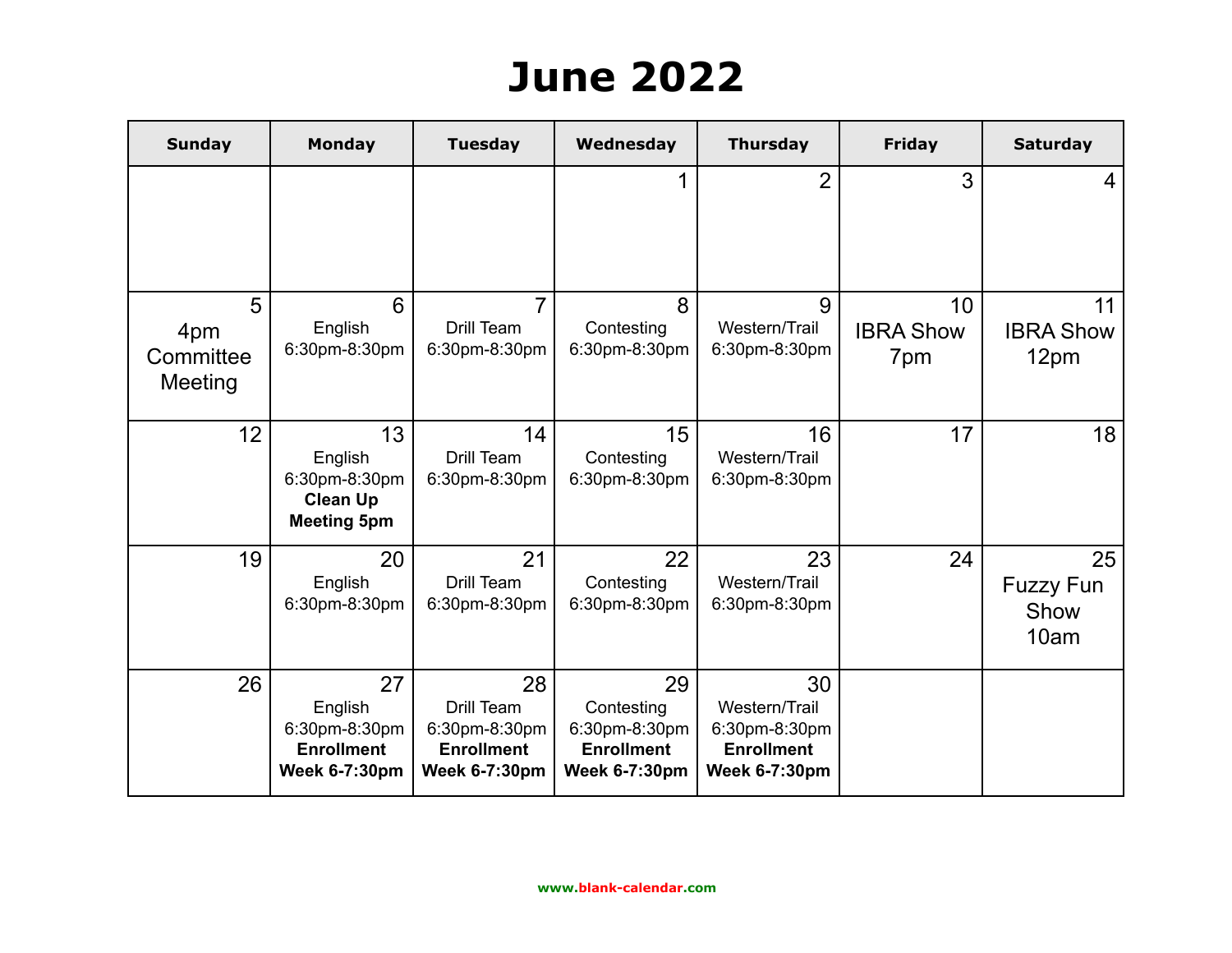# **July 2022**

| <b>Sunday</b>                                                  | <b>Monday</b>                                  | <b>Tuesday</b>             | Wednesday                                                                                | <b>Thursday</b>        | <b>Friday</b>                                         | <b>Saturday</b>                                         |
|----------------------------------------------------------------|------------------------------------------------|----------------------------|------------------------------------------------------------------------------------------|------------------------|-------------------------------------------------------|---------------------------------------------------------|
|                                                                |                                                |                            |                                                                                          |                        |                                                       | 2                                                       |
| 3                                                              | $\overline{\mathbf{4}}$<br>Independence<br>Day | 5<br>Fairground<br>Cleanup | 6<br><b>H&amp;P Cleanup</b><br><b>Meeting, Stall</b><br><b>Pick &amp; Potluck</b><br>6pm | $\overline{7}$         | 8<br><b>Horses/Ponies</b><br>may enter barn<br>6-11pm | 9<br><b>Horses/Ponies</b><br>must be stalled<br>by noon |
| 10<br><b>Fair Week</b><br>Parade 3pm<br>Kid's game &<br>snacks | 11<br><b>Fair Week</b>                         | 12<br><b>Fair Week</b>     | 13<br><b>Fair Week</b>                                                                   | 14<br><b>Fair Week</b> | 15<br><b>Fair Week</b><br><b>Fun Show</b><br>5pm      | 16<br><b>Horses/Ponies</b><br>out by noon               |
| 17                                                             | 18<br><b>Fairgrounds</b><br><b>Cleanup 5pm</b> | 19                         | 20                                                                                       | 21                     | 22                                                    | 23                                                      |
| 24<br>Committee<br>Meeting<br>4pm                              | 25                                             | 26                         | 27                                                                                       | 28                     | 29                                                    | 30                                                      |
| 31                                                             |                                                |                            |                                                                                          |                        |                                                       |                                                         |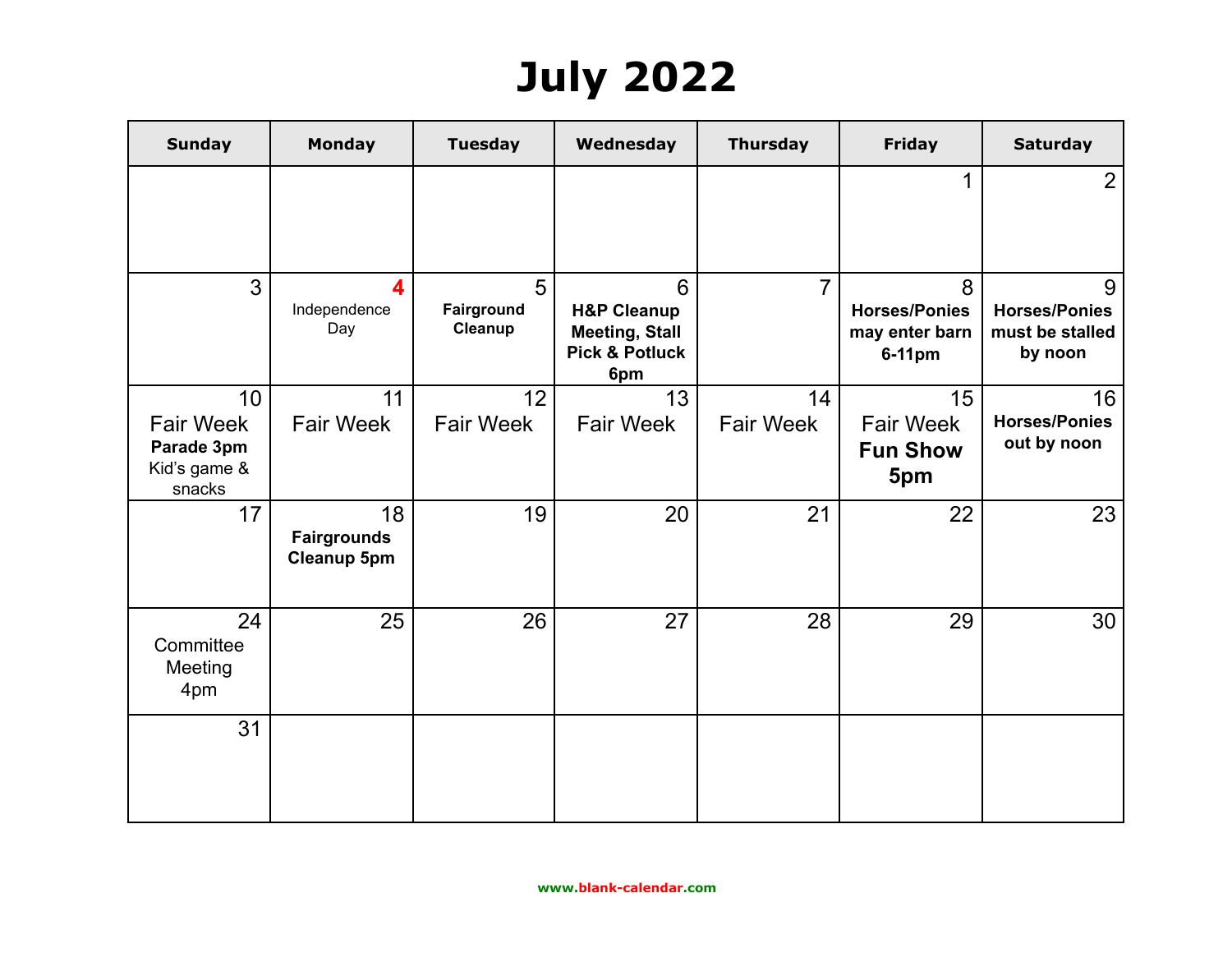## **August 2022**

| <b>Sunday</b>                             | <b>Monday</b> | <b>Tuesday</b> | Wednesday      | <b>Thursday</b> | Friday | <b>Saturday</b> |
|-------------------------------------------|---------------|----------------|----------------|-----------------|--------|-----------------|
|                                           | $\mathbf{1}$  | $\overline{2}$ | $\mathfrak{S}$ | $\overline{4}$  | 5      | 6               |
| $\overline{7}$                            | 8             | 9              | 10             | 11              | 12     | 13              |
| 14                                        | 15            | 16             | 17             | 18              | 19     | 20              |
| 21                                        | 22            | 23             | 24             | 25              | 26     | 27              |
| 28<br><b>Awards</b><br><b>Banquet 5pm</b> | 29            | 30             | 31             |                 |        |                 |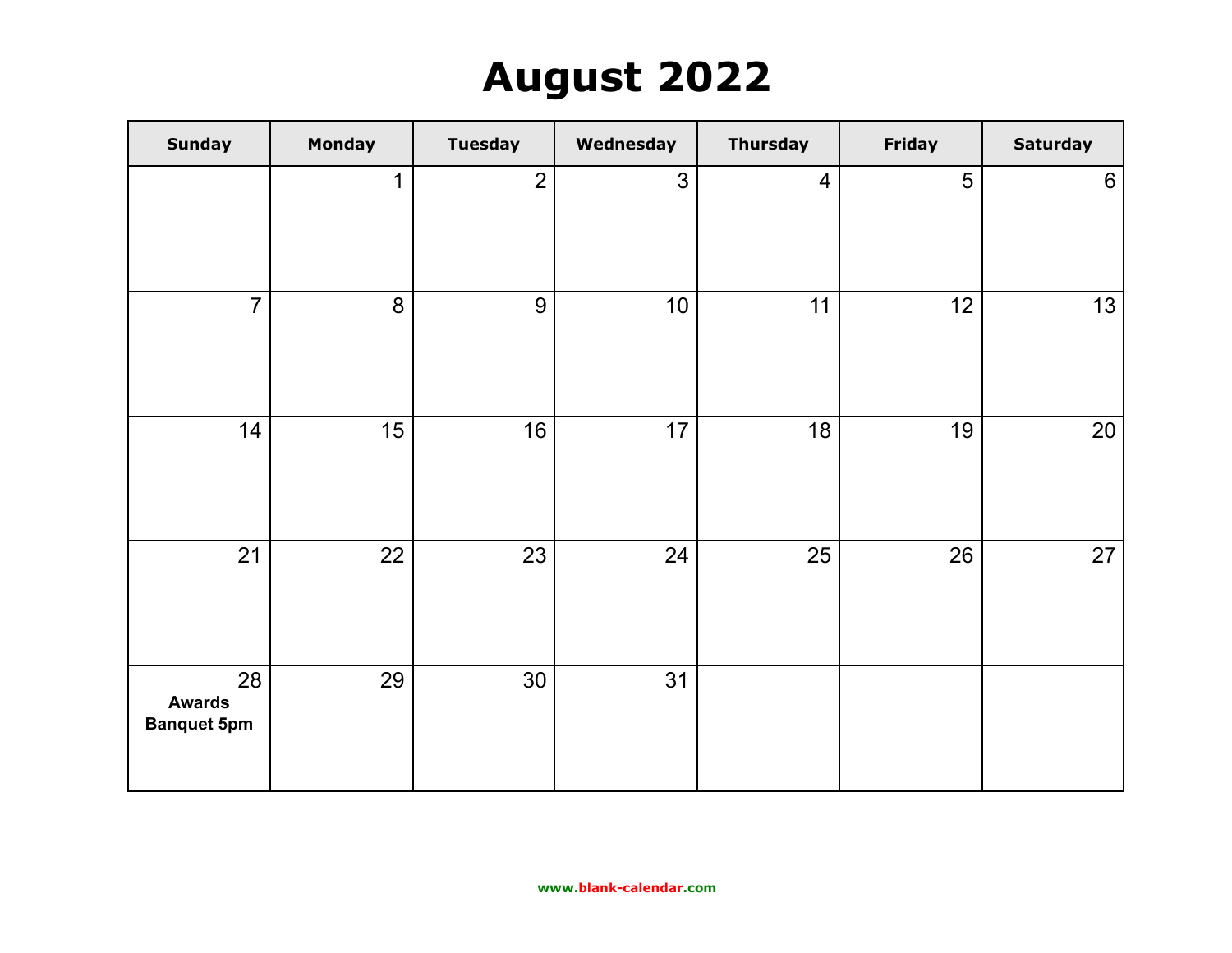### **September 2022**

| <b>Sunday</b>                     | <b>Monday</b>               | <b>Tuesday</b> | Wednesday      | <b>Thursday</b>                                                               | <b>Friday</b>  | <b>Saturday</b> |
|-----------------------------------|-----------------------------|----------------|----------------|-------------------------------------------------------------------------------|----------------|-----------------|
|                                   |                             |                |                | $\mathbf 1$                                                                   | $\overline{2}$ | $\mathfrak{S}$  |
| $\overline{4}$                    | $5\phantom{1}$<br>Labor Day | 6              | $\overline{7}$ | 8                                                                             | 9              | 10              |
| 11                                | 12                          | 13             | 14             | 15<br>Jr Committee<br><b>Applications</b><br>Due @<br><b>Extension Office</b> | 16             | 17              |
| 18<br>Committee<br>Meeting<br>4pm | 19                          | 20             | 21             | 22                                                                            | 23             | 24              |
| 25                                | 26                          | 27             | 28             | 29                                                                            | 30             |                 |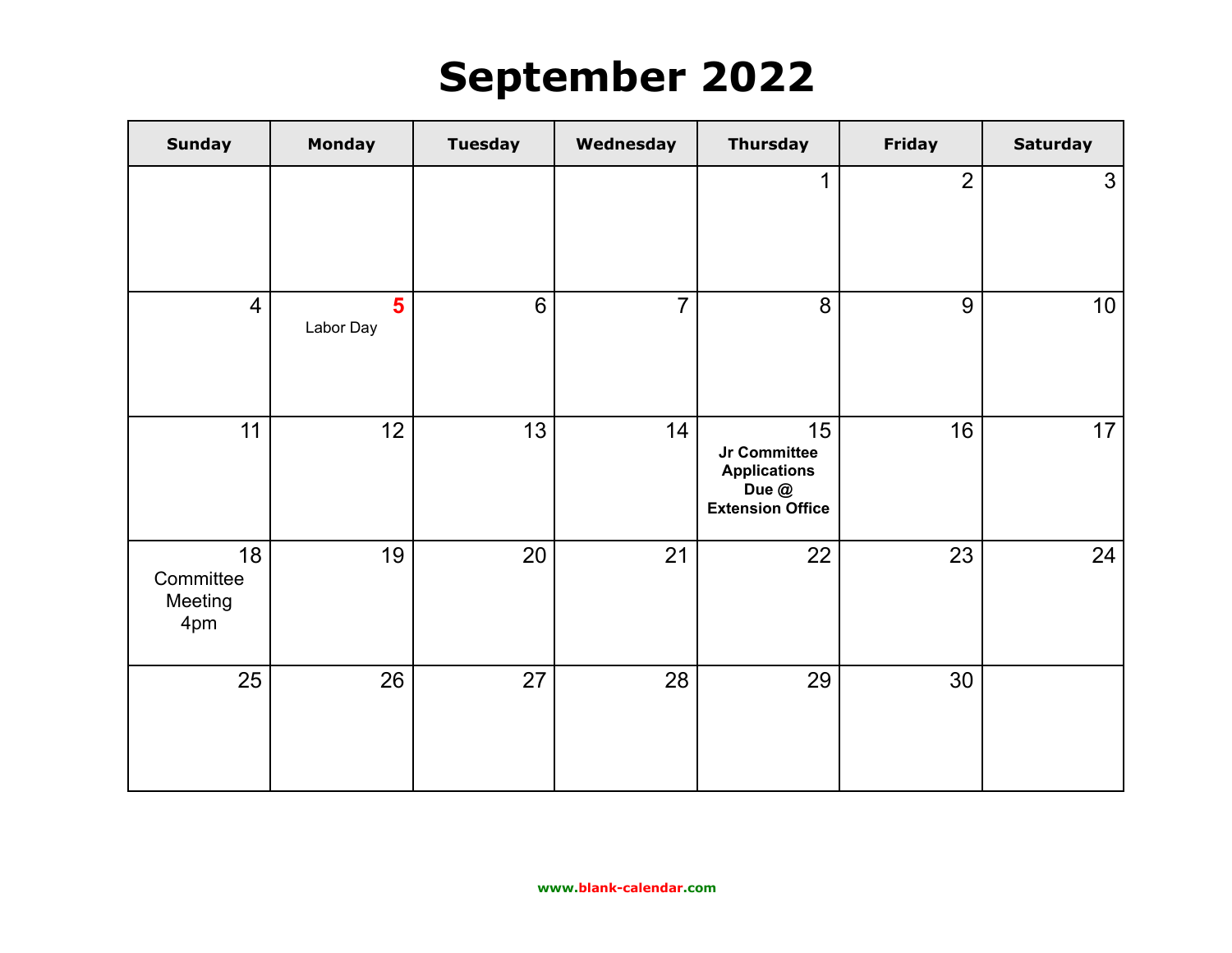### **October 2022**

| <b>Sunday</b>  | Monday             | <b>Tuesday</b> | Wednesday | <b>Thursday</b> | Friday         | <b>Saturday</b> |
|----------------|--------------------|----------------|-----------|-----------------|----------------|-----------------|
|                |                    |                |           |                 |                | $\mathbf 1$     |
|                |                    |                |           |                 |                |                 |
| $\overline{2}$ | $\mathfrak{S}$     | $\overline{4}$ | 5         | $6\phantom{1}$  | $\overline{7}$ | 8               |
| 9              | 10<br>Columbus Day | 11             | 12        | 13              | 14             | 15              |
| 16             | 17                 | 18             | 19        | 20              | 21             | 22              |
| 23             | 24                 | 25             | 26        | 27              | 28             | 29              |
| 30             | 31                 |                |           |                 |                |                 |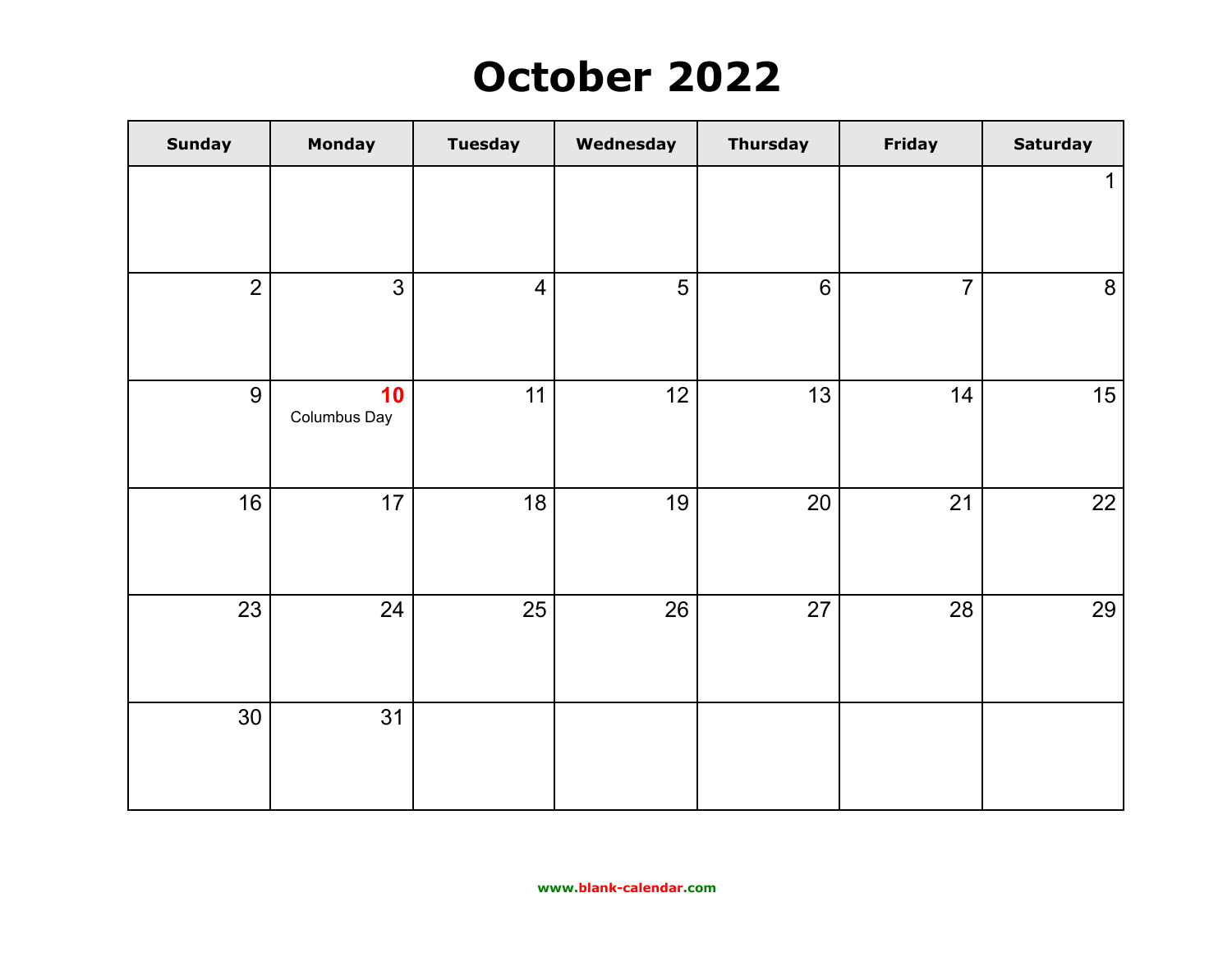#### **November 2022**

| <b>Sunday</b>                                                            | <b>Monday</b>  | <b>Tuesday</b> | Wednesday      | <b>Thursday</b>    | <b>Friday</b>       | <b>Saturday</b> |
|--------------------------------------------------------------------------|----------------|----------------|----------------|--------------------|---------------------|-----------------|
|                                                                          |                | $\mathbf 1$    | $\overline{2}$ | 3                  | $\overline{4}$      | $5\overline{)}$ |
| 6<br>3pm Jr<br>Committee<br>Meeting<br>4pm Adult<br>Committee<br>Meeting | $\overline{7}$ | 8              | 9              | 10 <sup>1</sup>    | 11<br>Veterans' Day | 12              |
| 13                                                                       | 14             | 15             | 16             | 17                 | 18                  | 19              |
| 20                                                                       | 21             | 22             | 23             | 24<br>Thanksgiving | 25                  | 26              |
| 27                                                                       | 28             | 29             | 30             |                    |                     |                 |